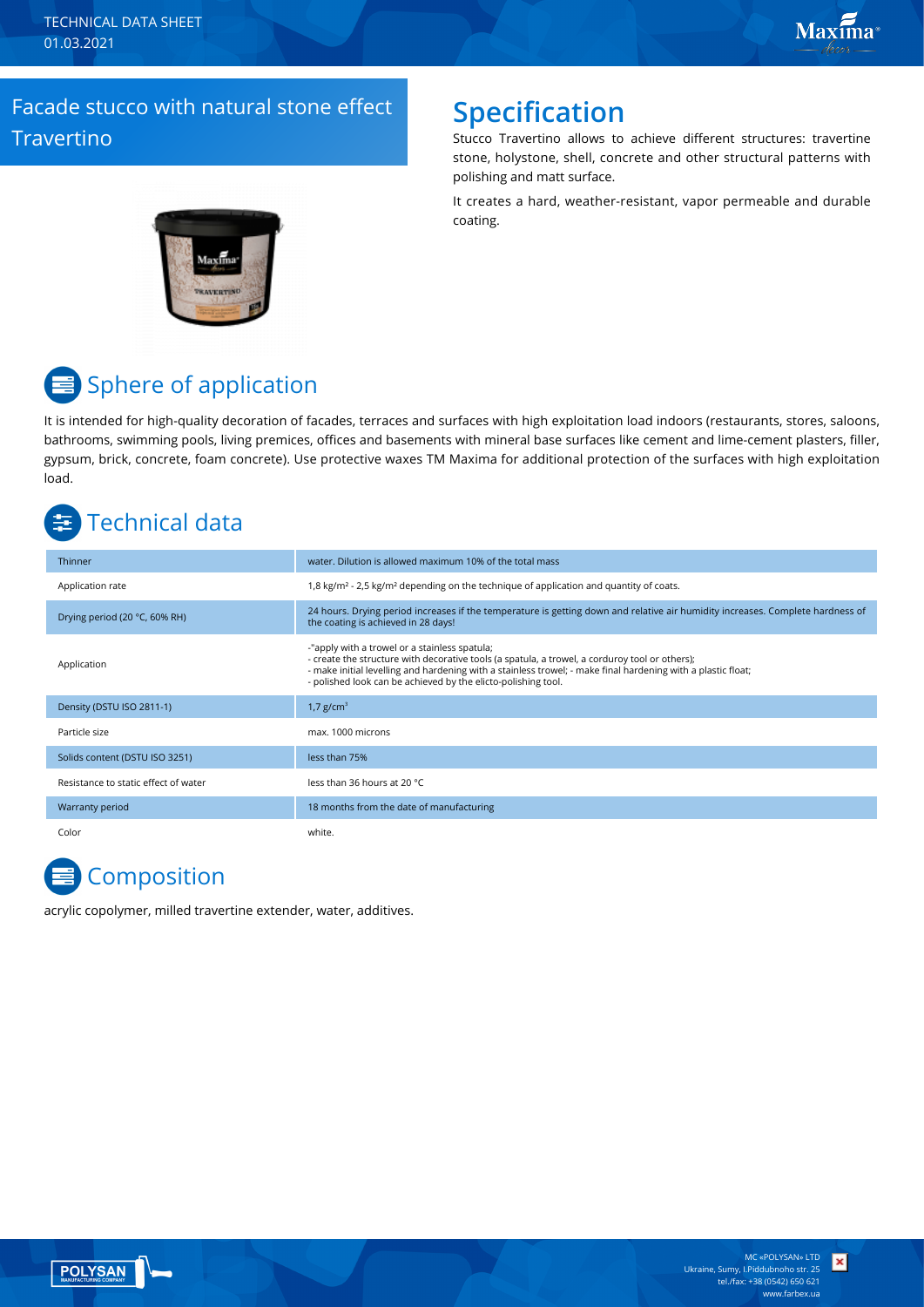#### TECHNICAL DATA SHEET 01.03.2021



It can be tinted manually with Pigment Concentrate Farbex Color, other waterborne coloring pastes, or with a coloring machine acc. to NCS color range and others.

It is recommended to use products from one batch to avoid the differences in shades of color. If use products of different batches mix them together.

Modifications in the technical properties of products are allowed after tinting.

# **Application instruction**

### Surface preparation

Uncoated surface: remove all fragile particles, dust, oil, grease and other dirt till hard base surface.

Previously coated surface: clean thoroughly from old loose coats. Clean the surface from all kinds of dirt.

Insignificant defects of the mineral surface shall be corrected with finishing plaster TM Farbex and then polish.

It is recommended to treat the surface with the antiseptic solution for mineral surfaces TM Farbex for protection against fungi and mould.

### Priming

Extremely absorbing surfaces shall be treated with a deep-penetrating primer TM Farbex or TM Maxima.

It is obligatory to apply a coat of adhesive primer with quartz filler QuartzPrimer TM Maxima or matt latex paint "Silk Touch 3" TM Maxima. The paint or QuartzPrimer shall be tinted in the color of decorative stucco.

For difficult base surfaces (see the sphere of application of Beton-Kontact) apply a coat of adhesive primer Beton-Kontact TM Farbex. Adhesive primer shall be tinted in the color of decorative stucco.

### Applying

Stir the product carefully before use.

#### One coat application:

Apply a coat of the product homogeneously with a stainless spatula or trowel. Then form the pattern with a spatula, a trowel, a corduroy tool or other decorative tool, depending on the desired pattern. Flatter the surface in 10-20 minutes after stabilizing of moisture. Harden and level the surface with a stainless trowel. When the surface is going to dry it is necessary to continue hardening the coat with a plastic trowel to avoid blackening of the surface.

#### Double coat application:

Firstly apply a thin coat homogeneously with a stainless spatula or trowel. Apply the second coat of the product with a stainless spatula or trowel after full drying of the first coat. Form the pattern with a spatula, a trowel, a corduroy tool or other decorative tool, depending on the desired pattern. Flatter the surface in 10-20 minutes after stabilizing of moisture. Harden and level the surface with a stainless trowel. When the surface is going to dry it is necessary to continue hardening the coat with a plastic trowel to avoid blackening of the surface.

Perform application at the temperature of air and the surface from +10°С till + 30°С and maximal air humidity of 80%.

Do not apply the product under direct sunlight, strong wind, frost and precipitations. The surfaces shall not suffer from precipitations or subzero temperatures during 24 hours after application.

It is recommended to work in a group of two or three persons, as the work on a single surface shall be performed continuously.

### Polishing

Treat the surface with an electro-polishing tool for the polish look of the surface when the surface is completely dry and before applying the wax.

Remove the dust thoroughly after polishing (with a vacuum cleaner or compressor).

### Applying of finishing layer

Decorative coating Travertino can be used as the only coating.

It is recommended to use wax Cera TM Maxima for creating additional decorative effects indoors.

It is recommended to use CeraFrontale TM Maxima to add decorative effect for facades or protect the surfaces with high exploitation load.

Way of application, characteristics and necessary tools for wax are stated in technical data sheets for waxes Cera and CeraFrontale TM Maxima or at our website.

### Tool cleaning

Wash the tools with water. Don't let it get dry. Parts of rejected product can be removed mechanically.

6

5

 $\Delta$ 

3

2

1